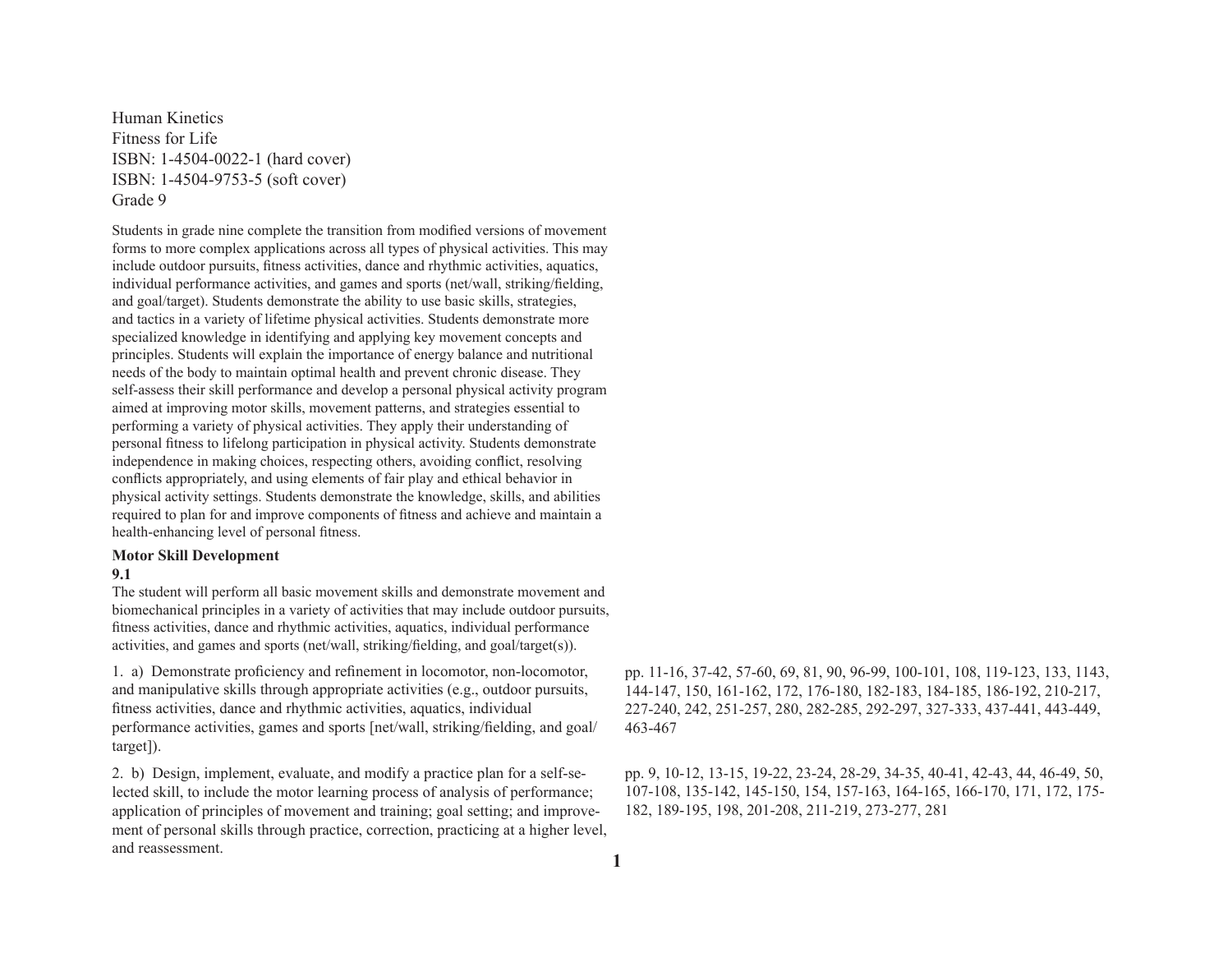3. c) Apply the concepts and principles of levers, force, motion, and rotation in a variety of activities.

4. d) Apply physiological principles of warm-up, cool down, overload, specificity, and progression.

5. e) Apply biomechanical principles of balance, energy, and types of muscle contractions to a variety of activities.

6. f) Demonstrate competency in one or more specialized skills in healthrelated fitness activities.

# **Anatomical Basis of Movement**

#### **9.2**

The student will explain the structures and functions of the body and how they relate to and are affected by human movement.

1. a) Explain and apply selected scientific principles, to include physiological (warm-up, cool down, overload, specificity, and progression) and biomechanical (levers, types of muscle contractions, and force) that aid in the improvement of movement skills.

2. b) Analyze and evaluate proficient and efficient movement in relation to how movement is directed, to include the type of muscle action that directs a movement (concentric, eccentric, and isometric), the direction the body part moves relative to its joints (abduction, adduction, flexion, and extension), and planes of movement.

3. c) Apply the concepts and principles of the body's metabolic response to short- and long-term physical activity.

4. d) Explain the body's response to the principles of specificity, overload, and progression (SOP) in relation to frequency, intensity, time, and type of exercise (FITT).

5. e) Explain the anaerobic respiration (ATP-PC and Lactic Acid System) and aerobic respiration systems used for energy during activity. pp. 181

6. f) Analyze movement performance, and utilize feedback to learn or to improve the movement skills of self and others. pp. 116-118, 131-132

pp. 11-16, 62, 106-107, 144-147, 190, 210-217, 227-240, 248-250, 249, 438- 441, 443-449

pp. 8-9, 26, 43-45, 47, 79, 93-95, 96-99, 106-107, 140, 144-147, 172, 185, 186-192, 203-205, 218-226, 287-291

pp. 11-16, 62, 106-107, 144-147, 184-185, 190, 205-208, 210-217, 227-240, 248-250, 249, 437-441, 443-449, 452

pp. 19-20, 33-35, 43-47, 163-169, 172, 175-180, 181, 182-183, 186-192, 208- 209, 210-216, 218-224, 227-240, 274-281, 395-398, 402-403

pp. 8-9, 11-16, 26, 43-45, 47, 62, 79, 93-95, 96-99, 106-107, 140, 144-147, 172, 184-185, 186-192, 203-205, 218-226, 287-291, 437-441, 443-449, 452

pp. 4-7, 57-60, 62-63, 100-101, 119-123, 127-130, 202-209, 211-217, 218-226, 227-240, 242, 251-257, 276-281, 292-297, 437-441, 443-449, 452

pp. 4-5, 10, 31, 96, 97-99, 102-104, 137-142, 144-147, 175-183, 186-192, 303- 311, 317-323, 327-333, 336-339, 365-372, 373-376, 377-383, 384-385, 386, 437-441

pp. 93-96, 112, 165-169, 204-205, 280-281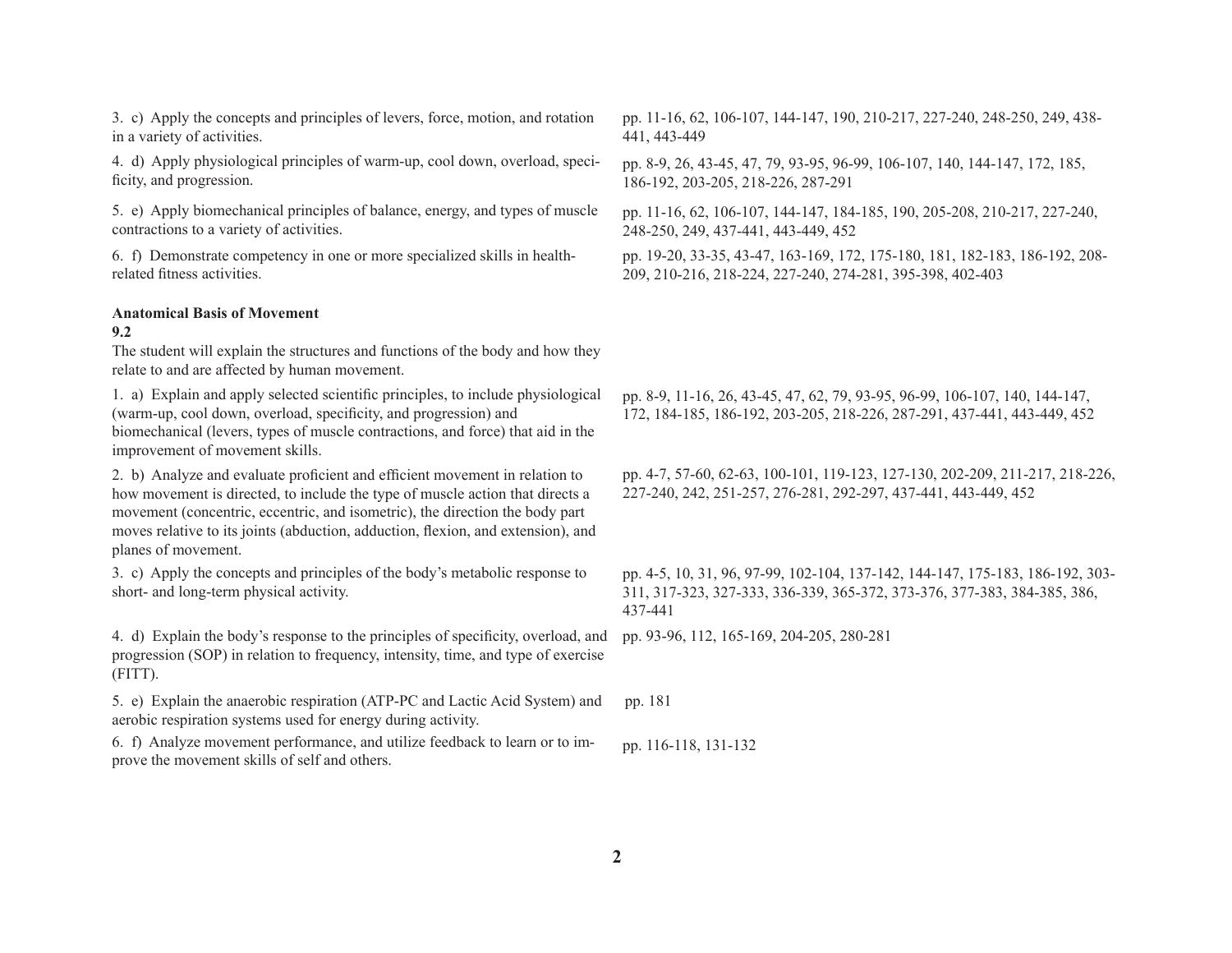### **Fitness Planning**

### **9.3**

The student will evaluate current fitness behaviors and demonstrate achievement and maintenance of a health-enhancing level of personal fitness by designing, implementing, self-assessing, and modifying a personal fitness program.

1. a) Demonstrate program-planning skills by assessing and analyzing personal fitness levels, setting goals, devising strategies, making timelines for a personal physical fitness plan, and evaluating the components and progress of the personal fitness plan.

2. b) Apply the FITT (frequency, intensity, time, type) principle and other principles of training such as overload, specificity, and progression, in accordance with personal goals to the personal fitness plan.

3. c) Explain the characteristics, including scientific principles and concepts, of safe and appropriate muscular-stretching, muscular-strengthening, and cardiorespiratory exercise programs to improve the health-related components of fitness.

4. d) Explain the relationship between heart rate, training zones, and exercise intensity, to include measures (e.g., heart rate monitors, pedometers, accelerometers) and appropriate training zones to meet exercise and personal fitness goals.

5. e) Demonstrate appropriate techniques for resistance-training activities, pp. 210-212, 219-223, 227-231, 232-240 machines, and/or free weights.

6. f) Calculate resting heart rate, target heart rate, and blood pressure. pp. 83, 128-129, 154, 165-166, 168-169, 172

7. g) Identify types of strength exercises (isometric, concentric, eccentric) and stretching exercises (static, proprioceptive neuromuscular facilitation, dynamic) for personal fitness development (e.g., strength, endurance, range of motion).

8. h) Define and describe terms and activities associated with fitness, to include set, repetition, isometric, isotonic, isokinetic, core, upper body, and lower body exercises.

## **Social Development**

## **9.4**

The student will explain and demonstrate the skills needed to be safe, responsible, and respectful in all physical activity settings.

pp. 61-66, 144-147, 150, 186-192, 195, 265-268, 270, 286-291, 299, 327-333, 342

pp. 93-99, 112-113, 140, 165-169, 204-205, 218-226, 278

pp. 12, 38-41, 57-60, 98, 201-209, 210-217, 218-226, 227-240, 242, 245-248, 249, 250, 251-260, 264-268, 270, 279-281

pp. 93-95, 106-107, 130, 141-142, 154, 157, 165-169, 172

pp. 206-207, 213-217, 218-226, 237-240, 245-248, 249, 250, 251-255, 273- 281, 282-285, 286-291, 292-297

pp. 201-209, 210-217, 218-226, 227-240, 242, 245-250, 251-257, 258-260, 265-268, 270, 273-281, 282-285, 286-291, 292-298